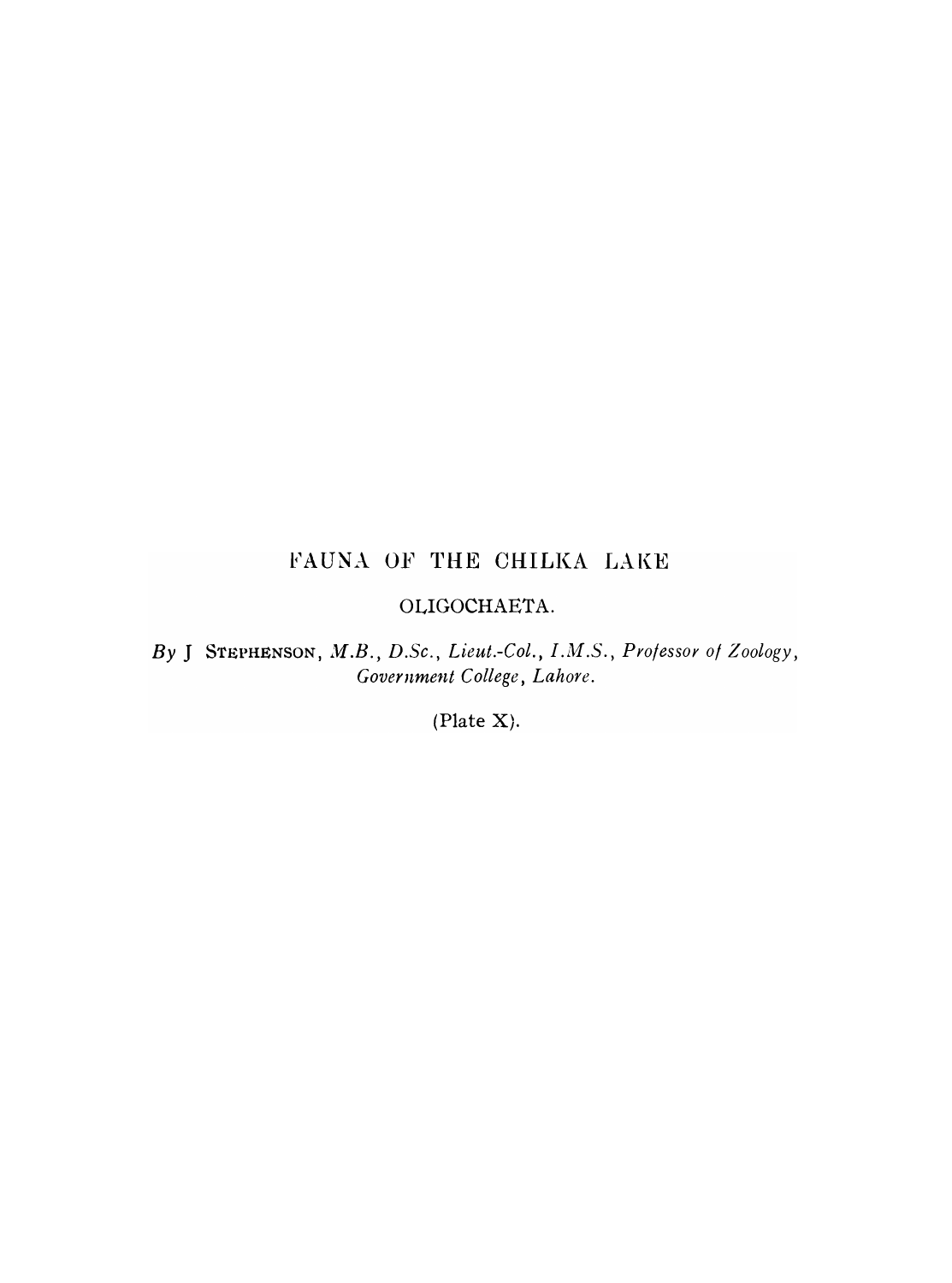### CONTENTS.

|                   |                                   |                                                         |                          |                     |                      |                 | Page         |
|-------------------|-----------------------------------|---------------------------------------------------------|--------------------------|---------------------|----------------------|-----------------|--------------|
| Introduction      | $\bullet$                         | $\cdot$ $\cdot$ $\cdot$                                 | <b>Contract Contract</b> | $\cdots$            | $\ddot{\phantom{0}}$ | $\cdot$ $\cdot$ | 14I          |
| Enchytraeidae.    |                                   |                                                         |                          |                     |                      |                 |              |
|                   | Enchytraeus barkudensis, sp. nov. |                                                         | $\ddot{\phantom{a}}$     | $\cdot$ .           | $\cdots$             |                 | $\ldots$ 142 |
| Megascolecidae.   |                                   |                                                         |                          |                     |                      |                 |              |
|                   |                                   | Pontodrilus bermudensis, Bedd., forma ephippiger (Rosa) |                          |                     | $\ddot{\phantom{0}}$ |                 | $\cdots$ 145 |
| Glossoscolecidae. |                                   |                                                         |                          |                     |                      |                 |              |
|                   | Criodrilus lacuum, Hoffmstr.      |                                                         | $\bullet$                | $\bullet$ $\bullet$ | $\bullet$            |                 | 145          |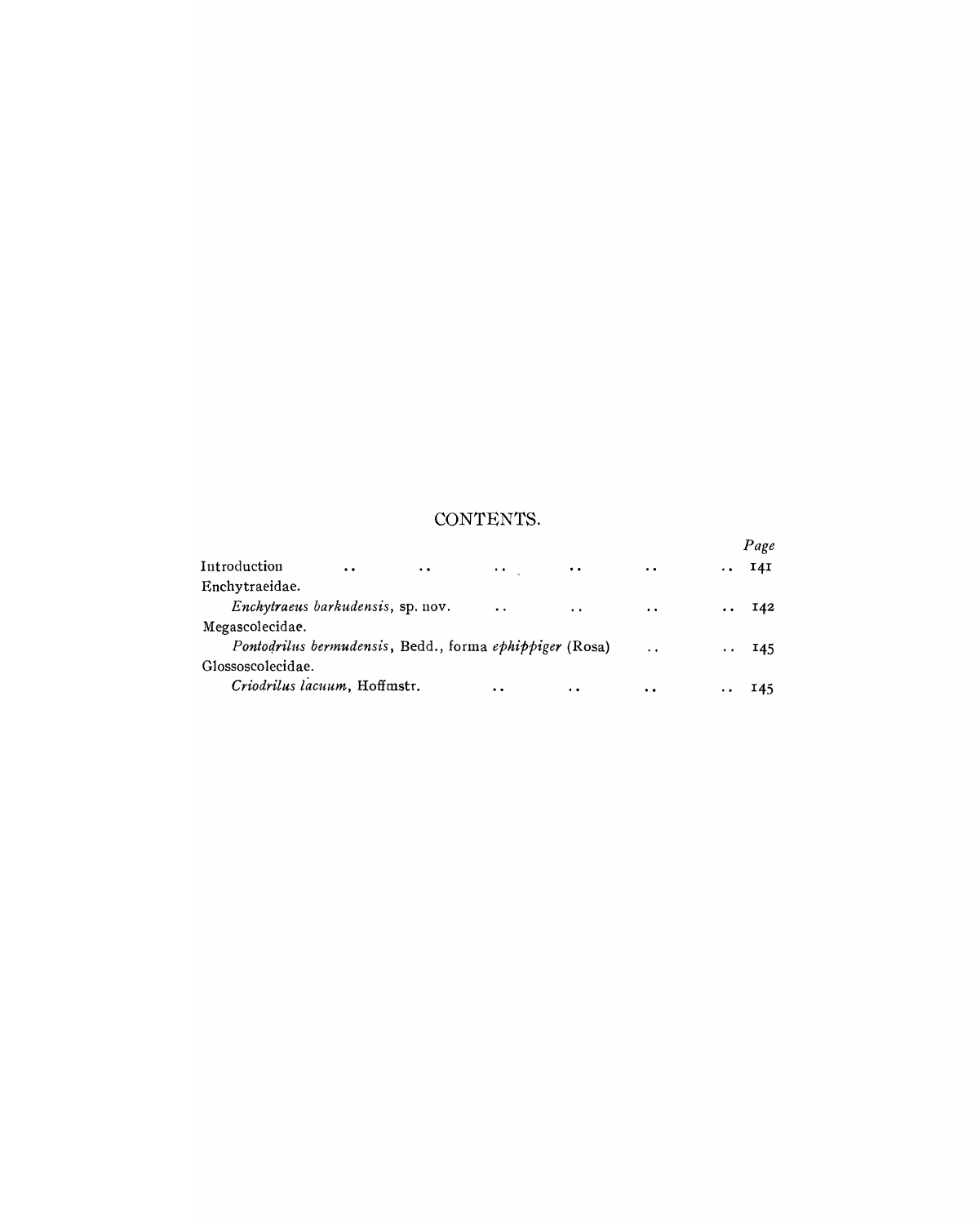#### $-$  OLIGOCHAETA $-$

#### *By* J STEPHENSON.

The Oligochaeta of brackish water are few, and do not form an independent ethological group. They seem to· be forms belonging to the freshwater or littoral groups which possess the power of resisting a certain amount of admixture of salt or fresh water respectively.

Though the Oligochaeta have long been recognized as capahle of contributing valuable results to zoogeography, these results have been gained almost entirely from a study of the terrestrial forms, to the exclusion of those of aquatic and littoral habit. Nor in view of the modes of dispersal can it be expected that it will be otherwise in the future. The following few remarks may serve briefly to illustrate this statement.

In the case of freshwater forms, it seems probable that birds are one of the chief agents of dispersal; the mud which adheres to the feet of waders offers an easy means of transport to small worms or their cocoons; and it is well known that small animals, such as Nematodes and Rotifers, have been cultivated from such mud after a prolonged flight, while small molluscs have also been found to be conveyed in this way. Speaking of the probable introduction of Australian worms into New Zealand in this way, Benham (" A note on the Oligochaeta of the New Zealand Lakes", *Trans. N Z. Inst., XXXVI, 1903)* calculates that a strong flier with the wind behind it could cover the distance in 36 to 48 hours. The comparative valuelessness for zoogeography of the data of distribution of freshwater Oligochaeta may be exemplified by the fact that *Nais paraguayensis*, first found, as the name implies, in material from Paraguay, has since been discovered in Lahore; that *Nais communis*, described first from Switzerland, has been found both in North and South India; *Stylaria lacustris,* also found at Lahore, occurs all over Europe, in the Baikal Sea, and in North America; while the genus *Chaetogaster,* represented by several species in India, is found throughout Europe, in North America, in the Baikal Sea, and in Australia, and is indeed probably absolutely cosmopolitan.

The littoral Oligochaeta are unfortunately capable of furnishing no more valuable results. "The animals usually lay their cocoons underneath and amongst the masses of detritus on the shore, often attaching them firmly to these. When at more than usually high tides these masses are again washed into the sea, they may be taken up by currents, carried far away, and thrown up with the cocoons they bear on to the shore at some distant point. In this way littoral Oligochaetes may spread not only along a continuous coast-line but over considerable stretches of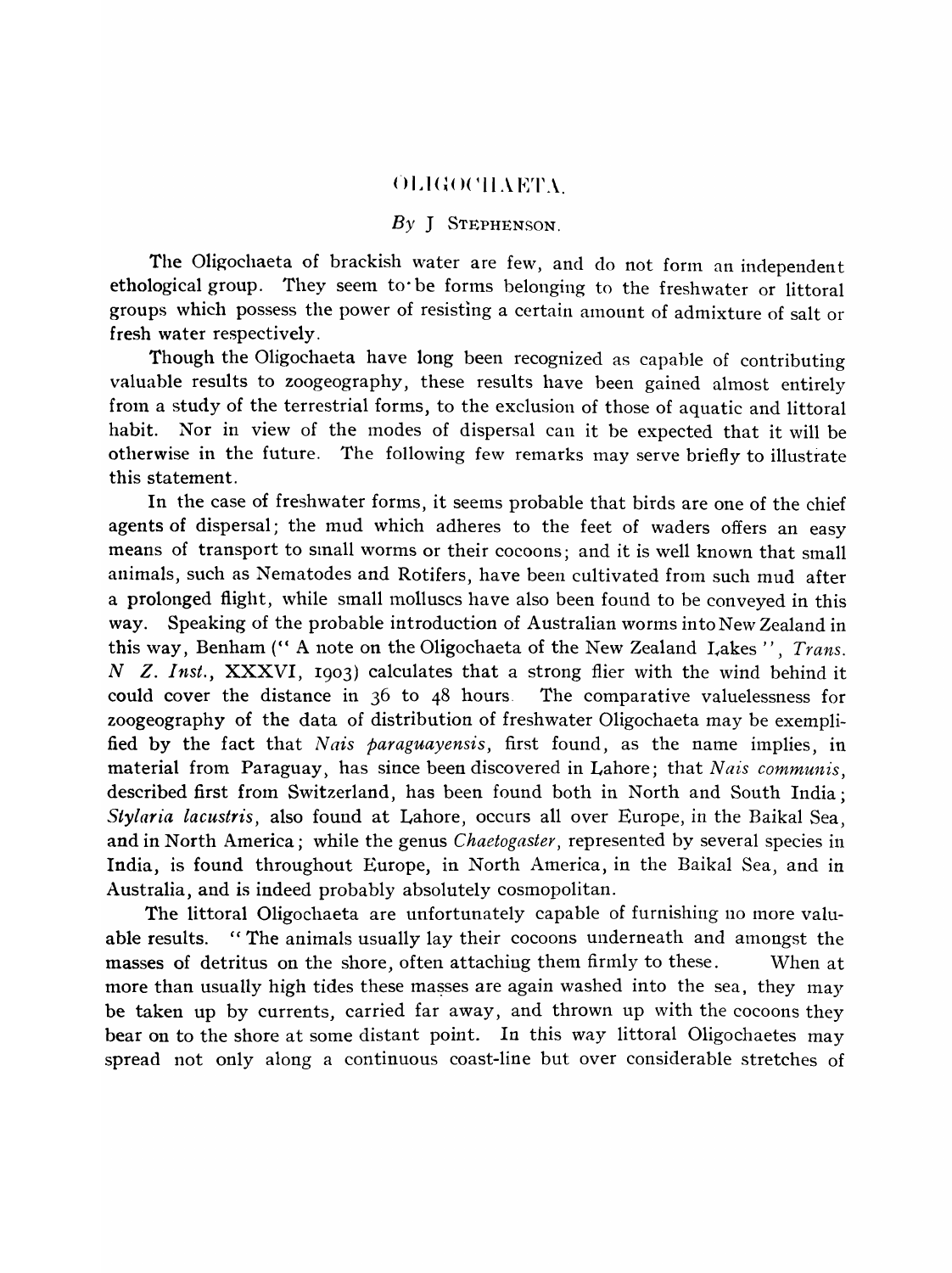ocean. Probably shore-birds also contribute to their dispersal by carrying away cocoons which adhere in a chance manner to their feet. That such a trans-oceanic dispersal of littoral Oligochaeta is a fact may be seen from the case of geologically recent and isolated oceanic islands; these contain (apart from forms demonstrably introduced by man) no terrestrial Oligochaeta, but are colonized by littoral species, e.g. the small coral island Laysan of the Hawaiian Archipelago by a species of *Pontodrilus*" (Michaelsen, *Die geographische Verbreitung der Oligochaeten*, 1903). So the genus *Pontodrilus* is apparently distributed over the coasts of all the warmer portions of the globe; while *Enchytraeus albidus* is found from Nova Zembla and Greenland to South Patagonia and Kerguelen Is.

#### Family ENCHYTRAEIDAE.

## Genus **ENCHYTRAEUS,** Henle. Enchytraeus barkudensis, sp. nov.

#### (Plate  $X$ , figs.  $I-4$ .)

*Types.-Barkuda* Island, Chilka Lake, Ganjam Dist., Madras Presidency. In sand at edge of lake; 16-vii-IgI4. Five specimens (Reg. No. ZEV 6545/7, *Ind. Mus.).* 

Length 15 mm. Filiform, breadth about '3 mm. Colour light brown. Segments 57-64.

The prostomium is rounded and very short.

The *setae* are of the same type (*Enchytraeus* type) in both lateral and ventral bundles; they are blunt rods, straight except for a curve at the inner or proximal end. In both lateral and ventral bundles they are three per bundle in segments ii-xi; segment xii has lateral bundles consisting each of two setae, but no ventral bundles; from segment xiii onwards the setae are two per bundle, both laterally and ventrally.

The *clitellum* is not distinguishable.

Not much of the anatomy of the worms could be observed with accuracy in the entire specimens, and most of the following account is based on the examination of longitudinal sections.

The *septa* in the anterior region are much bulged backwards, especially 7/8, 8/9 and g/ro, which form deep pockets filled with coelomic corpuscles. These three septa are also considerably thickened as compared with the others, and form stout sheets of muscular fibres *(cf.* septum 9/10 in fig. 2).

The *coelomic corpuscles* (fig. 2) are numerous and conspicuous even in the entire animal; they are nucleated flattened plates, oval or broadly spindle-shaped, of an average length (in the fixed and stained condition) of  $28\mu$ ; the maximum length observed was  $4I^{\mu}$ .

The *pharynx* (fig. 1) occupies segments ii and iii; it has the usual constitution, the epithelium of the roof being markedly columnar and forming a sucker-like plate. The *oesophagus* is a narrow and uniform straight tube, ciliated throughout, and showing no differentiation; it passes fairly suddenly into the *intestine*, distinguish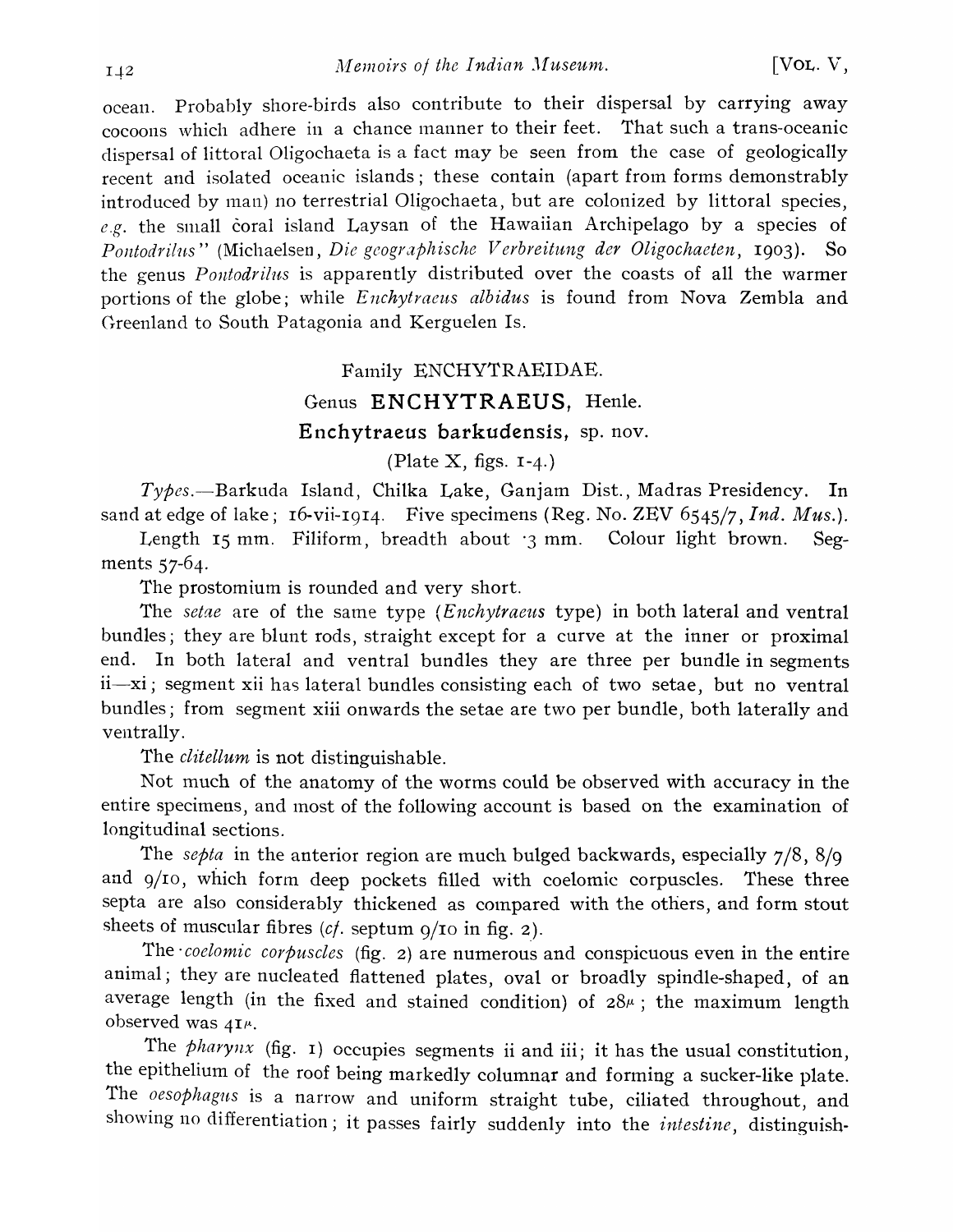able by its greater width, in segment xv (in one specimen), xvi or perhaps xvii (in a second).

The salivary glands (fig. 1) are apparently represented by a pair of short clubshaped backwardly directed evaginations of the pharynx; these take origin from the hinder part of the pharyngeal roof, behind the sucker-like epithelial plate, and are situated one on each side near the middle line.

The *septal glands* are situated on the anterior faces of septa 4/5, 5/6, and 6/7, causing these to bulge backwards. Those of each pair are continuous dorsally over the oesophagus; and each gland is continued forwards by an anteriorly projecting lobe situated ventro-Iaterally to the oesophagus. In entire specimens the glands appear to be in segments  $v$ ,  $vi$ , and  $vii$ , and perhaps to be more than a single pair per segment; but the appearances are explained by the backward bulging of the septa, and the presence of the anterior lobes, as just described.

The *dorsal vessel* is certainly distinct as far back as segment xv,-probably further, as far as xvi, if not xvii.

The *nephridia* have a short ante-septal portion ,—perhaps a quarter the length of the postseptal; the post-septal portion is elongated, narrow, and gives off the duct from its under surface at about one-third of its length from the posterior end; the duct is short, passes vertically downwards, and ends in front of the ventral setae.

The *cerebral ganglion* is in segment i; its shape could not be deterrnined.

The description of the male genital organs (figs.  $2, 3, 4$ ) is most conveniently begun with the *sperm-sacs.* These are two in number, quite distinct from each other, of large size and ovoid shape (figs. 2, 3); they are continuous with and suspended by septum  $I_0/I_I$ ; they project forwards into segment x, and, still more, backwards into xi, so that they occupy the whole length of the latter segment; their walls are quite thin, but complete. Contained within this sac is a large mass of sperm-morulae, in various stages of development; but, in the two specimens which were sectioned, there were no wisps of fully developed spermatozoa. What is to be considered as the *testis* is a mass of cells (figs. 2, 3), adherent to the inner face of the sac-wall at its lower part, *i.e.* to the floor of the sac, approximately in the region where septum 10/11 joins it. This mass of cells may project not inconsiderably into the interior of the sac; or it may constitute merely a flattened plate, perhaps divided up into a number of smaller masses. The morulae within the sac are evidently developed from cells which are proliferated from the cell-mass or cellplate; indeed there is a gradual transition from the one to the other. The *funnel*  (fig. 4) is in segment xi; it is two or three times as long as broad; it has the usual cylindrical shape, but the cells of which it is composed have not the usual clear mucous appearance in stained sections; this might possibly be due to the specirnens being in a rather early stage of sexual maturity. The *vas deferens* is situated in segment xii; it is long, thin,  $I6\mu$  in diameter, and coiled; fig. 4, sketched from an entire specimen in cedar oil, will give an idea as to its disposition and course. The *penial body* is a small hemispherical mass of cells round the termination of the *vas*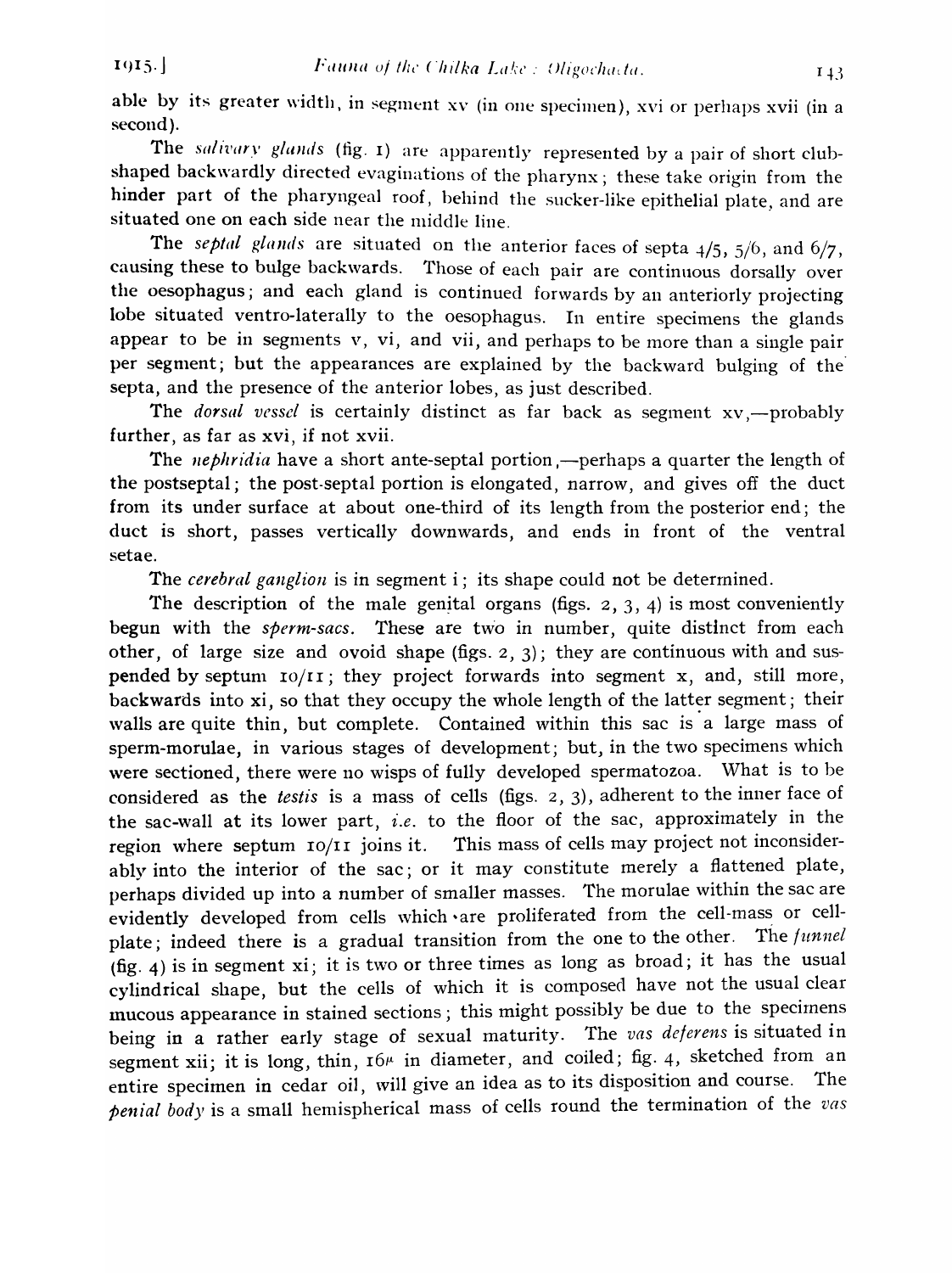*dejerens,* which latter pierces through it without interruption and reaches the surface at the position of the (absent) ventral setae of xii.

The *ovaries,* and masses of *ova,* are contained in segment xii. Funnels and oviducts were not observed.

The *spermathecae* are in segment v, and communicate with the oesophagus. The ampulla is small, ovoid in shape,  $50^{\mu}$  in diameter; the duct is a narrow tube,  $14^{\mu}$  in diameter, of considerable length and with a few slight bends in its course. There were no spermatozoa in the ampullae.

This little worm is stated to be practically colourless in life, but rather opaque.

The discovery of the present species is of interest in several ways. Though (like the Tubificidae) occurring in such abundance in the temperate regions of Europe, the Enchytraeidae seem to be very rare in India; the present is the fourth species which has been completely investigated. This rarity is probably partly apparent, partly real; and the same may be said of the Tubificidae also, of which too only four species have been recorded.

A feature that is worthy of note is the presence of sperm-sacs. These are not invariably present in the genus *Enchytraeus;* out of the two other Indian species of the genus they are absent in one *(E. indicus),* present in the other *(E. harurami).*  In the present species the sacs are of the same nature as those of E. *harurami,* and differ from those of the Naididae and of the genus *Mesenchytraeus*, the only other Enchytraeid genus in which they are found. In *Mesenchytraeus* and the Naididae the sacs are pocket-like backward extensions of the septum which forms the posterior wall of the testis segment; here they are .closed bags, seated on or suspended from the anterior wall of the segment, and containing both testis and developing sperm-morulae. The sacs do not include the funnels of the vasa deferentia; and since they are, in the stages at which I have examined them, completely closed, it is not obvious how the spermatozoa escape *(c/.* remarks on *E. harurami,* in a previous paper: "On a collection of Oligochaeta, mainly from Northern India", *Rec. Ind. Mus.*, vol. x, p. 321, 1914).

Another point of interest is the condition of the salivary glands (" peptonephridia''). In the species in which they occur, they are found usually as narrow curling tubes extending back for a few segments behind the pharynx, from the posterior end of which they take origin. In the present case there are a pair of small club-shaped structures, quite short and inconspicuous, discovered in the series of longitudinal sections, though they would probably have escaped notice during life; these originate from the posterior end of the pharynx, and seem to correspond to the salivary glands of other forms. Similar rudimentary salivary glands appear to have been described by Ude ("Beiträge zur Kenntnis der Enchyträiden und Lumbriciden", Zeit. *f. wiss. Zool.*, vol. 61, 1895) in *Bryodrilus ehlersi*, though I have not seen the original paper.

The above characters, together with the setal distribution, are sufficient to distinguish the form as a new species.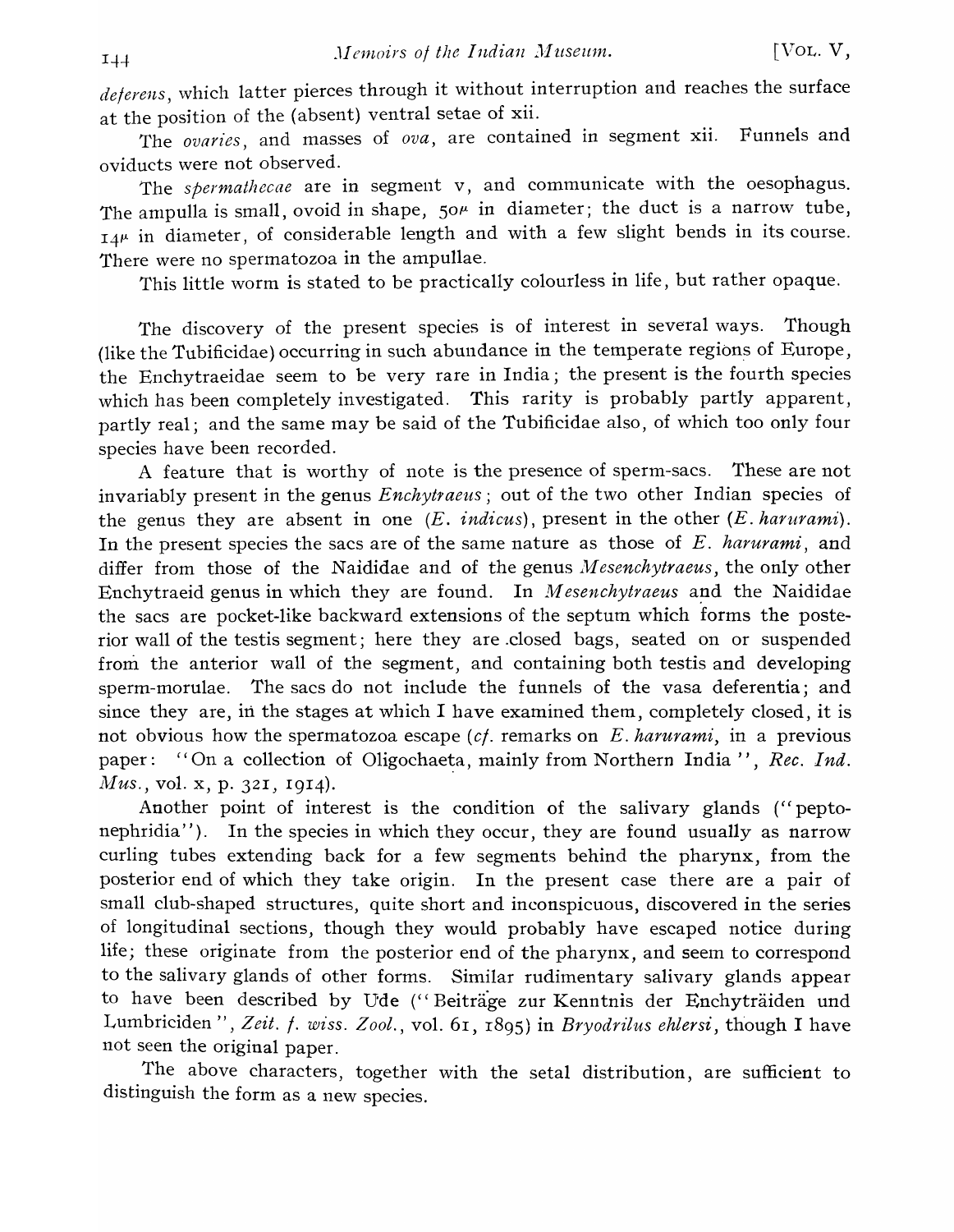$E.$  barkudensis was found at only one spot in the Chilka Lake, namely in a small patch of sand at one side of the landing-stage on Barkuda Id., in the main area. It lives there, with *Pontodrilus bermudensis f. ephi ppiger*, some inches below the surface and well below water-level. The months in which specimens were obtained were July and November. In the former the specific gravity (corrected) of the water immediately off Barkuda Id. was  $1'015$ , while in November it was  $1'005$ .<br>The species was taken in January at the edge of the Ennur backwater near Madras, also in wet sand and with *P. bermudensis*, the specific gravity of the water being about 1'0025. On all three occasions sexually mature worms were obtained.

# Family MEGASCOLECIDAE.

# Genus PONTODRILUS, E. Perrier.

Pontodrilus bermudensis, Bedd., forma ephippiger (Rosa).

1914. Pontodrilus ephippiger, Stephenson, *Rec. Ind. Mus. X*, p. 256.

In life this worm has a bright pink colour.

In the Chilka Lake specimens were obtained both in the main area and in the outer channel at all times of the year. They occurred at the extreme margin in wet sand or sand mixed with mud, sometimes under stones with the amphibious Isopoda *Hemiporcellio carinatus* and *Arhina barkulensis*, Collinge,<sup>1</sup> the water being either fresh, brackish or as salt as that of the Bay of Bengal. Probably, however, the species does not breed in fresh water, as no fully mature individuals were found in the fresh-water season (July to September). The chief breeding-time seems to fall in late winter and early spring, when the water of the lake varies in corrected specific gravity from  $1'008$  to  $1'026$ . At the edge of the Etnur backwater near Madras the same form was found in January, 1915, in sand wetted by water of specific gravity of about 1'0025. Some of the specimens were mature.

The species is very widely distributed on the warmer coasts of both hemispheres. Following Michaelsen *(Mitt. aus dem Naturh. Mus. Hamb.*, xxvii, 1909) I now recognize P. *ephippiger,* Rosa, as one of the numerous forms of *P. bermudensis,* Bedd. The form *ephippiger* is recorded from Christmas I., Celebes, and the Hawaiian Archipelago; the form *insularis* of the same species (formerly *P. insularis*, Rosa) has been found, among other places, in Ceylon.

> Family GLOSSOSCOLECIDAE. Genus CRIODRILUS (Hoffmstr.). Criodrilus lacuum, Hoffmstr.

1914. Criodrilus lacuum, Stephenson, *Rec. Ind. Mus.* X, p. 256.

The identification of this worm is, as stated in the above paper, not absolutely certain, since the specimens were not fully mature.

The natural colour of this worm is tinged with a peculiar ochraceous shade.

<sup>1</sup> Rec. Ind. Mus. XI, pp. 145, 147, pls. vi, viii (1915).